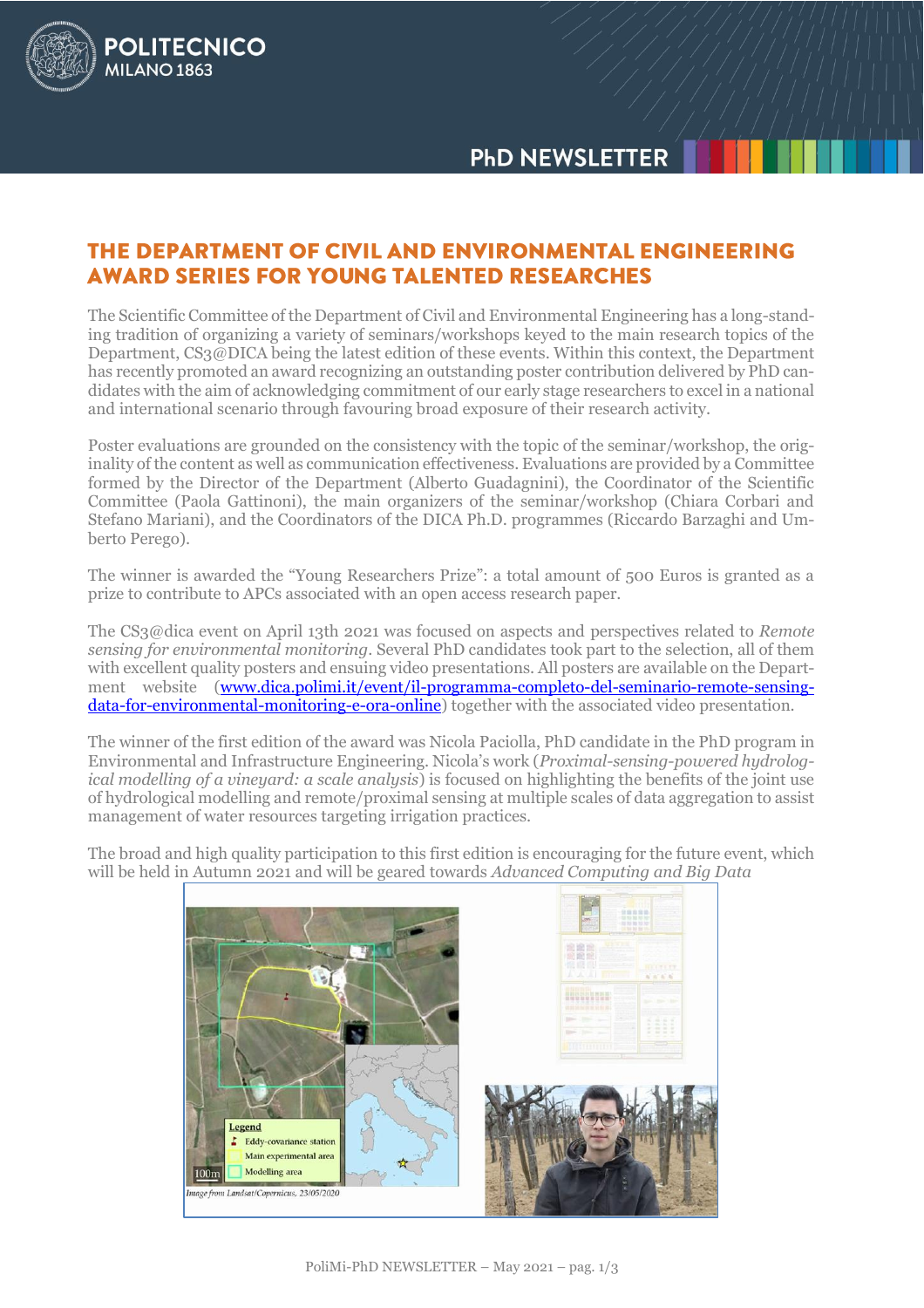# **STARTING COURSES - PHD SCHOOL**

#### **INDUSTRIAL SKILLS**

#### **Prof. Biscari Paolo**

Develop and exploit in the young PhD students a system of skills development and innovation management in industrial and service companies.

From 4<sup>th</sup> to 19<sup>th</sup> May 2021

#### **LA COMUNICAZIONE NELLA SCIENZA Prof. Paganoni Anna Maria**

Obiettivo principale del corso è promuovere e diffondere la cultura scientifica in senso lato, enfatizzandone il legame con altre discipline. In particolare ci avvaliamo della grande esperienza maturata presso il "Laboratorio di Formazione Matematica e di Sperimentazione Scientifica" (Dipartimento di Matematica - Politecnico) e della rafforzata collaborazione tra il Piccolo Teatro di Milano e il Politecnico.

From 1st May to 30<sup>th</sup> June 2021

#### **TECHNOLOGY & SOCIETY Prof. Crabu Stefano**

The mission of this course is to offer to Ph.D. students awareness of the societal and political impact of new emerging technologies. By adopting a "critical thinking" sensitivity, the course will develop practical skills able to face the challenges of everyday technological innovation activities. Moreover, the course will present actionable tools for the responsible management of the societal impact of technological research projects.

From 27<sup>th</sup> May to 28<sup>th</sup> June 2021

# **STARTING COURSES - DOCTORAL PROGRAMMES**

## **PHD IN INFORMATION TECHNOLOGY**

## **BLOCKCHAIN AND DISTRIBUTED LEDGER TECHNOLOGIES: PRINCIPLES, APPLICATIONS, AND RE-SEARCH CHALLENGES**

#### **Prof. Francesco Bruschi**

The aim of the course is to introduce the technology, the functional innovations and the potential applications of blockchains and distributed ledger technologies. O

From 3rd to 27<sup>th</sup> May 2021

#### **FEEDBACK CONTROL IN FINANCE Prof. Simone Formentin**

The aim of the course is to show the potential of feedback control tools in financial engineering.

From 17 th to 21st May 2021

### **PARALLEL COMPUTING ON TRADITIONAL (CORE-BASED) AND EMERGING GPU-BASED) ARCHITEC-TURES THROUGH OPENMP AND OPENACC / OPENCL**

#### **Prof. Luca Oddone Breveglieri**

The course is dedicated to the techniques for high performance computing. It is aimed at experienced programmers (in some kind of sequential programming language), who wish to be introduced to the problems and solutions of parallel programming.

From 24th to 28th May 2021

19

 $\sqrt{2}$ 

A)

40